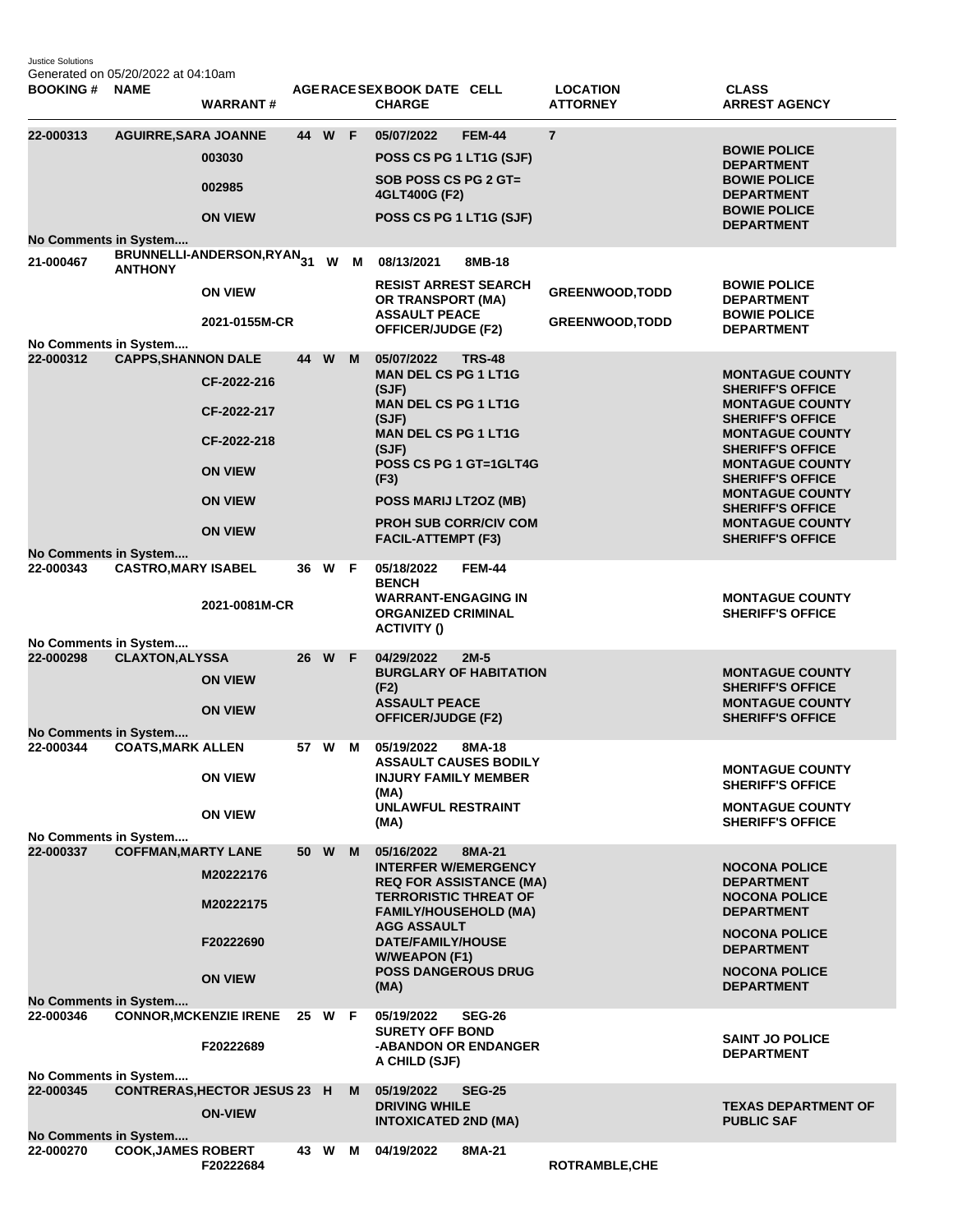|                                    |                                                      |                                                                 |        |          |   | <b>BURGLARY OF HABITATION</b><br>(F2)                                                                                                                                                                                                                                                            |                                              | <b>MONTAGUE COUNTY</b><br><b>SHERIFF'S OFFICE</b>                                                                                                                                                                |
|------------------------------------|------------------------------------------------------|-----------------------------------------------------------------|--------|----------|---|--------------------------------------------------------------------------------------------------------------------------------------------------------------------------------------------------------------------------------------------------------------------------------------------------|----------------------------------------------|------------------------------------------------------------------------------------------------------------------------------------------------------------------------------------------------------------------|
| No Comments in System              |                                                      |                                                                 |        |          |   |                                                                                                                                                                                                                                                                                                  |                                              |                                                                                                                                                                                                                  |
| 22-000215                          | <b>CROUCH, JOHN MARK</b>                             | F20222665<br>F20222666<br>F22-6J4<br>CR22-00138                 |        | 51 W M   |   | 03/28/2022<br>8MA-19<br><b>FORGERY GOVT/NATIONAL</b><br><b>INST/MONEY/SECURITY (F3)</b><br><b>FORGERY GOVT/NATIONAL</b><br><b>INST/MONEY/SECURITY (F3)</b><br><b>FORGERY GOVT/NATIONAL</b><br><b>INST/MONEY/SECURITY (F3)</b><br><b>FORGERY GOVT/NATIONAL</b><br><b>INST/MONEY/SECURITY (F3)</b> |                                              | <b>MONTAGUE COUNTY</b><br><b>SHERIFF'S OFFICE</b><br><b>MONTAGUE COUNTY</b><br><b>SHERIFF'S OFFICE</b><br><b>MONTAGUE COUNTY</b><br><b>SHERIFF'S OFFICE</b><br><b>MONTAGUE COUNTY</b><br><b>SHERIFF'S OFFICE</b> |
| No Comments in System              |                                                      |                                                                 |        |          |   |                                                                                                                                                                                                                                                                                                  |                                              |                                                                                                                                                                                                                  |
| 22-000206                          | <b>CRUM, DAWSON STEVE</b>                            | 2022-0015M-CR                                                   |        | 51 W M   |   | 03/25/2022<br>8MB-21<br><b>SURETY OFF BOND -POSS</b><br>CS PG 1 GT 1 G LT 4 G (F3)                                                                                                                                                                                                               |                                              | <b>MONTAGUE COUNTY</b><br><b>SHERIFF'S OFFICE</b>                                                                                                                                                                |
| No Comments in System<br>22-000311 | <b>CUELLAR, JULIO JUANITO</b>                        | 003031<br>m20222171                                             | 46     | <b>W</b> | M | 05/05/2022<br>8M-14<br><b>POSS DANGEROUS DRUG</b><br>(MA)<br><b>CRIMINAL TRESPASS (MB)</b>                                                                                                                                                                                                       | <b>ONEY, JEROMIE</b><br><b>ONEY, JEROMIE</b> | <b>BOWIE POLICE</b><br><b>DEPARTMENT</b><br><b>MONTAGUE COUNTY</b><br><b>SHERIFF'S OFFICE</b>                                                                                                                    |
| No Comments in System              |                                                      |                                                                 |        |          |   |                                                                                                                                                                                                                                                                                                  |                                              |                                                                                                                                                                                                                  |
| 22-000289                          |                                                      | CUNNINGHAM, ROBERT EARL 32 W M<br>2020-0096-CR<br>2021-0177M-CR |        |          |   | 04/26/2022<br>8MB-18<br><b>MOTION TO REVOKE</b><br>ASSAULT FAM/HOUSE MEM<br>ASSAULT FAM/HOUSE MEM RENFRO,ZACHARY<br><b>IMPEDE BREATH/CIRCULAT</b><br>(F3)<br><b>MOTION TO REVOKE POSS</b>                                                                                                        |                                              | <b>BOWIE POLICE</b><br><b>DEPARTMENT</b><br><b>BOWIE POLICE</b>                                                                                                                                                  |
| No Comments in System              |                                                      |                                                                 |        |          |   | CS PG 1 <1G (SJF)                                                                                                                                                                                                                                                                                |                                              | <b>DEPARTMENT</b>                                                                                                                                                                                                |
| 22-000273                          | DIFFENDERFER, JAMEY<br><b>WADE</b>                   |                                                                 | 40     | W M      |   | 04/20/2022<br>8MB-19                                                                                                                                                                                                                                                                             |                                              |                                                                                                                                                                                                                  |
|                                    |                                                      | <b>ON VIEW</b>                                                  |        |          |   | <b>MAN DEL CS PG 1</b><br>GT=4GLT200G (F1)                                                                                                                                                                                                                                                       | <b>ROTRAMBLE, CHE</b>                        | <b>MONTAGUE COUNTY</b><br><b>SHERIFF'S OFFICE</b>                                                                                                                                                                |
|                                    |                                                      | <b>ON VIEW</b>                                                  |        |          |   | <b>POSS DANGEROUS DRUG</b><br>(MA)                                                                                                                                                                                                                                                               | <b>ROTRAMBLE, CHE</b>                        | <b>MONTAGUE COUNTY</b><br><b>SHERIFF'S OFFICE</b>                                                                                                                                                                |
|                                    |                                                      | <b>ON VIEW</b>                                                  |        |          |   | POSS CS PG 3 LT 28G (MA)                                                                                                                                                                                                                                                                         | <b>ROTRAMBLE, CHE</b>                        | <b>MONTAGUE COUNTY</b><br><b>SHERIFF'S OFFICE</b>                                                                                                                                                                |
|                                    |                                                      | <b>ON VIEW</b>                                                  |        |          |   | POSS MARIJ LT2OZ (MB)                                                                                                                                                                                                                                                                            | <b>ROTRAMBLE, CHE</b>                        | <b>MONTAGUE COUNTY</b><br><b>SHERIFF'S OFFICE</b>                                                                                                                                                                |
|                                    |                                                      | <b>ON VIEW</b>                                                  |        |          |   | <b>POSS CS PG 1</b><br>GT=4GLT200G (F2)                                                                                                                                                                                                                                                          | <b>ROTRAMBLE, CHE</b>                        | <b>MONTAGUE COUNTY</b><br><b>SHERIFF'S OFFICE</b>                                                                                                                                                                |
| No Comments in System<br>22-000203 |                                                      | <b>DONOHUE, AMBER DISIREE</b>                                   | 43 W F |          |   | 03/23/2022<br><b>FEM-44</b>                                                                                                                                                                                                                                                                      |                                              |                                                                                                                                                                                                                  |
|                                    |                                                      | 2021-0115M-CR                                                   |        |          |   | <b>FTA-SOB-POSS CS PG 1</b><br>LT1G (SJF)                                                                                                                                                                                                                                                        |                                              | <b>MONTAGUE COUNTY</b><br><b>SHERIFF'S OFFICE</b>                                                                                                                                                                |
| No Comments in System              |                                                      |                                                                 |        |          |   |                                                                                                                                                                                                                                                                                                  |                                              |                                                                                                                                                                                                                  |
| 22-000336                          | <b>EDWARDS, STEPHANIE</b><br><b>LOUISE ALEXANDER</b> |                                                                 |        | 49 W F   |   | <b>FEM-44</b><br>05/16/2022<br><b>ORDER MODIFYING</b>                                                                                                                                                                                                                                            |                                              |                                                                                                                                                                                                                  |
|                                    |                                                      | 2013-0003M-CR-1-2                                               |        |          |   | <b>PROBATION AND</b><br><b>SENTENCE (F2)</b>                                                                                                                                                                                                                                                     |                                              | <b>MONTAGUE COUNTY</b><br><b>SHERIFF'S OFFICE</b>                                                                                                                                                                |
| No Comments in System<br>22-000285 | FRIE, WENDELL                                        |                                                                 | 60 W   |          | M | 04/25/2022<br>8MB-19                                                                                                                                                                                                                                                                             |                                              |                                                                                                                                                                                                                  |
|                                    |                                                      | 2014-0021M-CR                                                   |        |          |   | <b>MOTION TO REVOKE-POCS</b><br>PG1 GT 4G LT 200G (F2)                                                                                                                                                                                                                                           | RENFRO, ZACHARY                              | <b>MONTAGUE COUNTY</b><br><b>SHERIFF'S OFFICE</b>                                                                                                                                                                |
|                                    |                                                      | #22-1011                                                        |        |          |   | <b>EVADING ARREST DET</b><br><b>W/PREV CONVICTION (SJF)</b>                                                                                                                                                                                                                                      |                                              | <b>MONTAGUE COUNTY</b><br><b>SHERIFF'S OFFICE</b>                                                                                                                                                                |
| No Comments in System              | <b>HAWTHORNE, JAMES</b>                              |                                                                 |        |          |   |                                                                                                                                                                                                                                                                                                  |                                              |                                                                                                                                                                                                                  |
| 22-000244                          | <b>MATTHEW</b>                                       |                                                                 |        | 32 W M   |   | 04/07/2022<br>8M-16                                                                                                                                                                                                                                                                              |                                              | <b>NOCONA POLICE</b>                                                                                                                                                                                             |
|                                    |                                                      | <b>ON-VIEW</b>                                                  |        |          |   | <b>PUBLIC INTOXICATION (MC)</b><br><b>ESCAPE FROM CUSTODY</b>                                                                                                                                                                                                                                    |                                              | <b>DEPARTMENT</b><br><b>NOCONA POLICE</b>                                                                                                                                                                        |
|                                    |                                                      | <b>ON-VIEW</b>                                                  |        |          |   | (MA)<br><b>RESIST ARREST SEARCH</b>                                                                                                                                                                                                                                                              | <b>COLE, TIM</b>                             | <b>DEPARTMENT</b><br><b>NOCONA POLICE</b>                                                                                                                                                                        |
|                                    |                                                      | <b>ON-VIEW</b>                                                  |        |          |   | <b>OR TRANSPORT (MA)</b><br><b>MTR COMM SUPERV -</b>                                                                                                                                                                                                                                             | <b>COLE, TIM</b>                             | <b>DEPARTMENT</b>                                                                                                                                                                                                |
|                                    |                                                      | 2017-0169M-CR                                                   |        |          |   | <b>BURGLARY OF HABITATION COLE,TIM</b><br>(F2)                                                                                                                                                                                                                                                   |                                              | <b>MONTAGUE COUNTY</b><br><b>SHERIFF'S OFFICE</b>                                                                                                                                                                |
|                                    |                                                      | M20222168                                                       |        |          |   | <b>ASSAULT AGAINST</b><br><b>ELDERLY OR DISABLED</b><br><b>INDIVIDUAL (MA)</b>                                                                                                                                                                                                                   |                                              | <b>MONTAGUE COUNTY</b><br><b>SHERIFF'S OFFICE</b>                                                                                                                                                                |
|                                    |                                                      | F20222680                                                       |        |          |   |                                                                                                                                                                                                                                                                                                  | <b>COLE, TIM</b>                             |                                                                                                                                                                                                                  |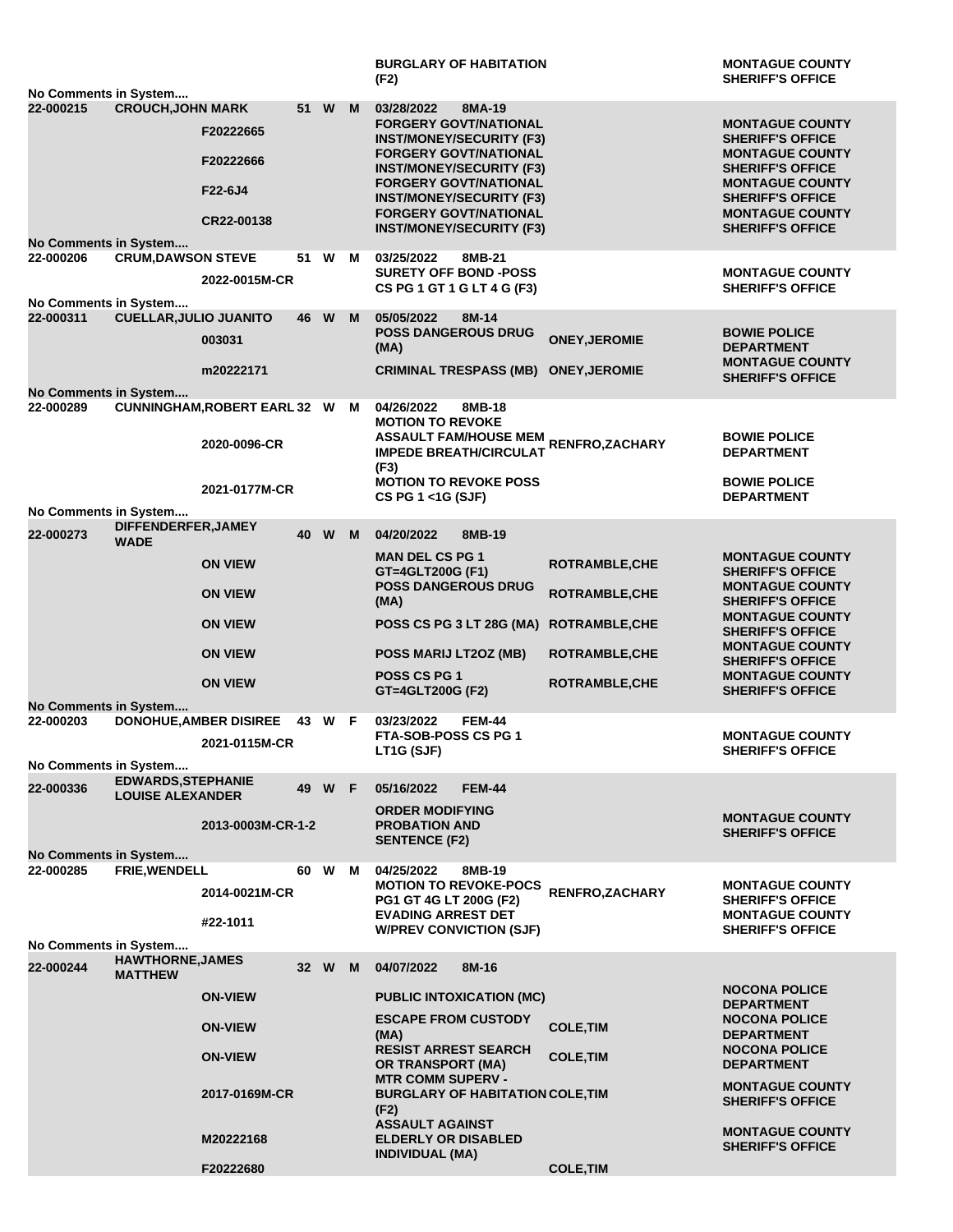| 22-000303                          | KIMBRELL, ZACHARY<br><b>TAYLUR</b>        | 2017-0055M-CR              |      | 26 W   | M | 05/03/2022<br>8MB-18<br><b>MOTION TO REVOKE</b><br><b>COMMUNITY SUPERVISION</b><br><b>BURGLARY OF HABITION</b> | <b>POWERS, BRIAN</b> | <b>CLAY COUNTY</b>                                                            |
|------------------------------------|-------------------------------------------|----------------------------|------|--------|---|----------------------------------------------------------------------------------------------------------------|----------------------|-------------------------------------------------------------------------------|
| No Comments in System              |                                           | <b>ON VIEW</b>             |      |        |   | <b>INJURY</b><br><b>CHILD/ELDERLY/DISABLE</b><br>W/INT BODILY INJ (F3)                                         |                      | <b>MONTAGUE COUNTY</b><br><b>SHERIFF'S OFFICE</b>                             |
| No Comments in System<br>22-000330 | <b>KENT, WILLIAM EARL JR</b>              |                            |      | 57 W   | M | 05/13/2022<br>8MB-18                                                                                           |                      |                                                                               |
|                                    |                                           | CF-2022-193<br>CF-2022-194 |      |        |   | <b>CHILD PORNOGRAPHY (F3)</b><br><b>POSS OR PROMOTION OF</b><br><b>CHILD PORNOGRAPHY (F3)</b>                  |                      | <b>SHERIFF'S OFFICE</b><br><b>MONTAGUE COUNTY</b><br><b>SHERIFF'S OFFICE</b>  |
|                                    |                                           | CF-2022-192                |      |        |   | <b>CHILD PORNOGRAPHY (F2)</b><br><b>POSS OR PROMOTION OF</b>                                                   |                      | <b>SHERIFF'S OFFICE</b><br><b>MONTAGUE COUNTY</b>                             |
|                                    |                                           | CF-2022-191                |      |        |   | <b>POSS OR PROMOTION OF</b><br><b>CHILD PORNOGRAPHY (F3)</b><br><b>POSS OR PROMOTION OF</b>                    |                      | <b>MONTAGUE COUNTY</b><br><b>SHERIFF'S OFFICE</b><br><b>MONTAGUE COUNTY</b>   |
|                                    |                                           | CF-2022-190                |      |        |   | <b>POSS OR PROMOTION OF</b><br><b>CHILD PORNOGRAPHY (F2)</b>                                                   |                      | <b>MONTAGUE COUNTY</b><br><b>SHERIFF'S OFFICE</b>                             |
|                                    |                                           | CF-2022-189                |      |        |   | <b>POSS OR PROMOTION OF</b><br><b>CHILD PORNOGRAPHY (F3)</b>                                                   |                      | <b>MONTAGUE COUNTY</b><br><b>SHERIFF'S OFFICE</b>                             |
| No Comments in System<br>22-000258 | <b>HUNEKE, JIMMY LEE</b>                  |                            |      | 25 W M |   | 04/14/2022<br>8M-14                                                                                            |                      |                                                                               |
|                                    |                                           | W-2022-00049               |      |        |   | <b>THEFT PROP</b><br>GT=\$30KLT\$150K (F3)                                                                     |                      | <b>BOWIE POLICE</b><br><b>DEPARTMENT</b>                                      |
|                                    |                                           | 01-164876                  |      |        |   | <b>UNAUTH USE OF VEHICLE</b><br>(SJF)                                                                          | YANDELL, TRAVIS      | <b>BOWIE POLICE</b><br><b>DEPARTMENT</b>                                      |
|                                    |                                           | 01-164824                  |      |        |   | <b>THEFT PROP</b><br>GT=\$2,500LT\$30K (SJF)                                                                   |                      | <b>BOWIE POLICE</b><br><b>DEPARTMENT</b>                                      |
|                                    |                                           | 003025                     |      |        |   | POSS CS PG 1 LT1G (SJF)                                                                                        | YANDELL, TRAVIS      | <b>BOWIE POLICE</b><br><b>DEPARTMENT</b>                                      |
|                                    |                                           | 01-164719                  |      |        |   | <b>BURGLARY OF VEHICLE</b><br>(MA)                                                                             |                      | <b>BOWIE POLICE</b><br><b>DEPARTMENT</b>                                      |
|                                    |                                           | 01-164567                  |      |        |   | <b>CREDIT CARD OR DEBIT</b><br><b>CARD ABUSE (SJF)</b>                                                         | YANDELL, TRAVIS      | <b>BOWIE POLICE</b><br><b>DEPARTMENT</b>                                      |
|                                    |                                           | 01-164411                  |      |        |   | (MC)<br><b>THEFT PROP</b><br>GT=\$2,500LT\$30K (SJF)                                                           | YANDELL, TRAVIS      | <b>BOWIE POLICE</b><br><b>DEPARTMENT</b>                                      |
|                                    |                                           | <b>ON-VIEW</b>             |      |        |   | <b>POSSESSION OF DRUG</b><br><b>PARAPHERNALIA - CLASS C</b>                                                    |                      | <b>BOWIE POLICE</b><br><b>DEPARTMENT</b>                                      |
|                                    |                                           | <b>ON-VIEW</b>             |      |        |   | <b>UNAUTH USE OF VEHICLE</b><br>(SJF)                                                                          | YANDELL, TRAVIS      | <b>BOWIE POLICE</b><br><b>DEPARTMENT</b>                                      |
|                                    |                                           | <b>ON-VIEW</b>             |      |        |   | <b>FAIL TO IDENTIFY GIVING</b><br><b>FALSE/FICTITIOUS INFO</b><br>(MB)                                         | YANDELL, TRAVIS      | <b>BOWIE POLICE</b><br><b>DEPARTMENT</b>                                      |
| No Comments in System<br>22-000279 | <b>HOGUE, MASON EDWIN</b>                 |                            |      | 29 W   | M | 04/21/2022<br>8MB-19                                                                                           |                      |                                                                               |
|                                    |                                           | 17943-01                   |      |        |   | <b>PUBLIC INTOX (MC)</b>                                                                                       |                      | <b>MONTAGUE COUNTY</b><br><b>SHERIFF'S OFFICE</b>                             |
| 22-000145                          | <b>HILLIARD, DAVID BURNS</b>              | 2021-0122M-CR              |      | 60 W M |   | 02/28/2022<br>8MA-19<br><b>FAILURE TO APPEAR-BURG</b><br>OF HAB (SJF)                                          |                      | <b>MONTAGUE COUNTY</b><br><b>SHERIFF'S OFFICE</b>                             |
| No Comments in System              |                                           |                            |      |        |   | <b>SERVANT (F3)</b>                                                                                            |                      | <b>DEPARTMENT</b>                                                             |
| 22-000338                          | <b>HILL, JOHN CHRISTOPHER</b>             | <b>ON-VIEW</b>             |      | 37 W M |   | 05/17/2022<br>8MA-18<br><b>IMPERSONATE PUBLIC</b>                                                              |                      | <b>BOWIE POLICE</b>                                                           |
| No Comments in System              |                                           | PRL2105000127              |      |        |   | ICE HOLD ()                                                                                                    | <b>ODOM,LANHON</b>   | <b>PUBLIC SAF</b>                                                             |
|                                    |                                           | F2021568                   |      |        |   | SOB - SEXUAL ASSAULT IN<br><b>DISASTER AREA (F1)</b>                                                           | <b>ODOM,LANHON</b>   | <b>TEXAS DEPARTMENT OF</b><br><b>PUBLIC SAF</b><br><b>TEXAS DEPARTMENT OF</b> |
| 21-000295                          | <b>HERNANDEZ, OSCAR</b><br><b>ALFREDO</b> |                            | 26 H |        | м | 05/21/2021<br>1M-47                                                                                            |                      |                                                                               |
| No Comments in System              |                                           | 2017-0171M-CR              |      |        |   | <b>MTR - BURGLARY OF</b><br><b>HABITATION (F2)</b>                                                             |                      | <b>MONTAGUE COUNTY</b><br><b>SHERIFF'S OFFICE</b>                             |
|                                    |                                           |                            |      |        |   | <b>W/O FINANCIAL</b><br><b>RESPONSIBILTY (MB)</b>                                                              |                      | <b>SHERIFF'S OFFICE</b>                                                       |
|                                    |                                           | M20222169                  |      |        |   | <b>SURETY OFF BOND - DLWI</b><br><b>W/PREV</b><br><b>CONVICTION/SUSPENSION</b>                                 |                      | <b>MONTAGUE COUNTY</b>                                                        |
|                                    |                                           |                            |      |        |   | <b>AGG ASSAULT CAUSES</b><br><b>SERIOUS BODILY INJ (F2)</b>                                                    |                      | <b>MONTAGUE COUNTY</b><br><b>SHERIFF'S OFFICE</b>                             |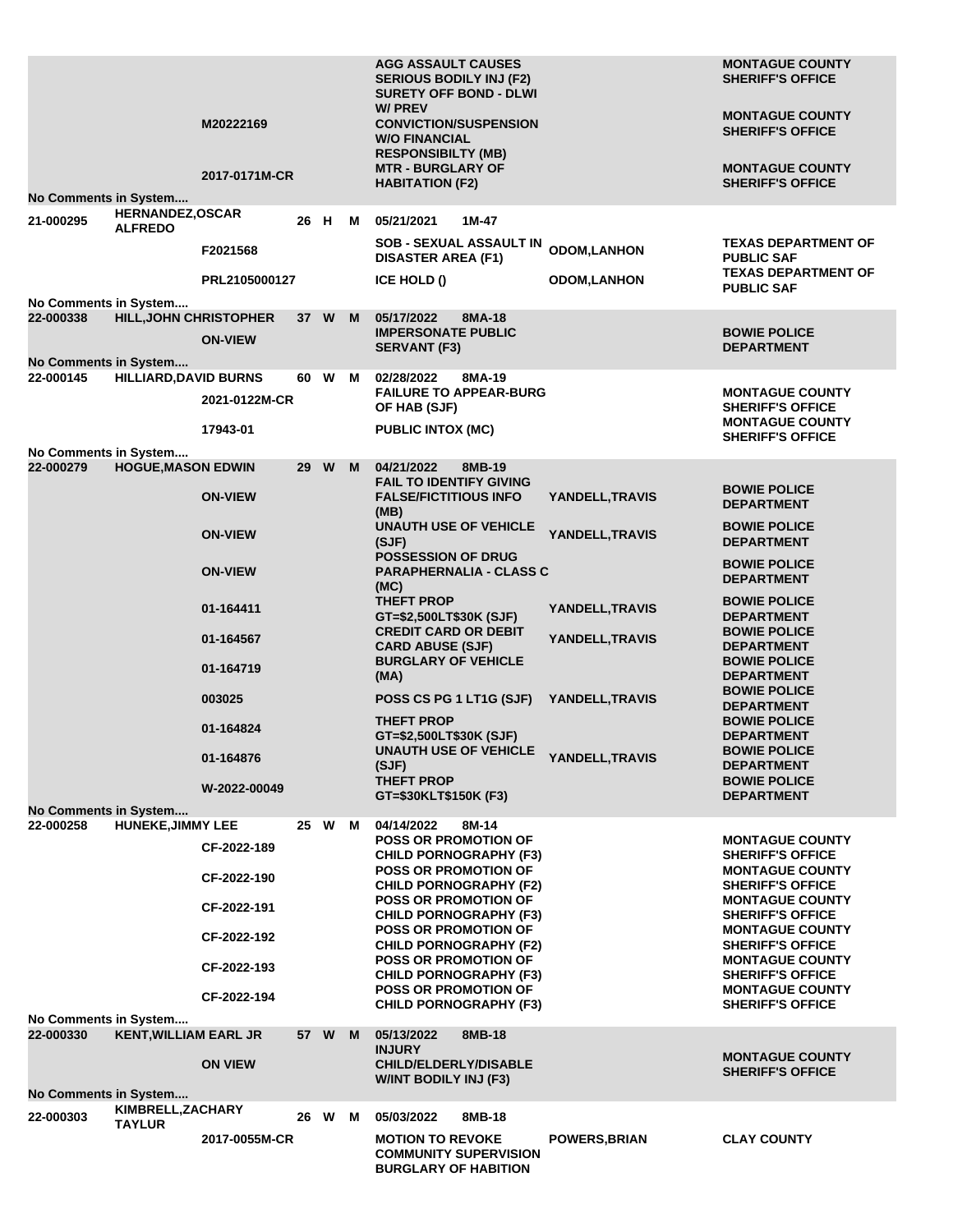| No Comments in System              |                                            | 2018-0080M-CR<br>CJ-2022-240-D |      |        |   | (F2)<br><b>MOTION TO REVOKE</b><br><b>COMMUNITY SUPERVISION</b><br><b>POSS MARIJ GT2 OZLT=40Z</b><br>DRUG FREE ZONE (SJF)<br><b>CRIMINAL MISCHIEF</b><br>GT=\$100LT\$750 (MB) | POWERS, BRIAN          | <b>CLAY COUNTY</b><br><b>MONTAGUE COUNTY</b><br><b>SHERIFF'S OFFICE</b> |
|------------------------------------|--------------------------------------------|--------------------------------|------|--------|---|-------------------------------------------------------------------------------------------------------------------------------------------------------------------------------|------------------------|-------------------------------------------------------------------------|
| 22-000212                          |                                            | KNOWLES, THOMAS MYRON 34 W     |      |        | M | 03/26/2022<br>8MB-21                                                                                                                                                          |                        |                                                                         |
|                                    |                                            | <b>ON VIEW</b>                 |      |        |   | <b>MAN DEL CS PG 1</b>                                                                                                                                                        | <b>RENFRO, ZACHARY</b> | <b>MONTAGUE COUNTY</b>                                                  |
|                                    |                                            |                                |      |        |   | GT=1GLT4G (F2)<br><b>RESIST ARREST SEARCH</b>                                                                                                                                 |                        | <b>SHERIFF'S OFFICE</b><br><b>MONTAGUE COUNTY</b>                       |
|                                    |                                            | <b>ON VIEW</b>                 |      |        |   | <b>OR TRANSPORT (MA)</b><br><b>POSS CS PG 1/1-B LT 1G</b>                                                                                                                     | <b>RENFRO, ZACHARY</b> | <b>SHERIFF'S OFFICE</b><br><b>MONTAGUE COUNTY</b>                       |
|                                    |                                            | 1707344D                       |      |        |   | (SJF)<br><b>FAIL TO COMPLY SEX OFF</b>                                                                                                                                        |                        | <b>SHERIFF'S OFFICE</b>                                                 |
|                                    |                                            | F20222675                      |      |        |   | DUTY TO REG LIFE/90 DAY RENFRO, ZACHARY,                                                                                                                                      |                        | <b>MONTAGUE COUNTY</b><br><b>SHERIFF'S OFFICE</b>                       |
| <b>No Comments in System</b>       |                                            |                                |      |        |   | (F2)                                                                                                                                                                          |                        |                                                                         |
| 22-000299                          | <b>LEE, CLINTON GLEN</b>                   |                                |      | 41 W   | M | 04/29/2022<br>8MB-21                                                                                                                                                          |                        |                                                                         |
|                                    |                                            | 2021-0186M-CR                  |      |        |   | <b>MTP-POSS CS PG 1 LT1G</b><br>(SJF)                                                                                                                                         | <b>COLE.TIM</b>        | <b>MONTAGUE COUNTY</b><br><b>SHERIFF'S OFFICE</b>                       |
|                                    |                                            | 21-066                         |      |        |   | <b>DRIVING W/LIC INV - ODBF</b><br>(MB)                                                                                                                                       |                        | <b>MONTAGUE COUNTY</b><br><b>SHERIFF'S OFFICE</b>                       |
|                                    |                                            |                                |      |        |   | <b>SOB /ASSAULY CAUSES</b>                                                                                                                                                    |                        | <b>MONTAGUE COUNTY</b>                                                  |
|                                    |                                            | M20222178                      |      |        |   | <b>BODILY INJ/FAM MMEMBER</b><br>(MA)                                                                                                                                         |                        | <b>SHERIFF'S OFFICE</b>                                                 |
| No Comments in System              |                                            |                                |      |        |   |                                                                                                                                                                               |                        |                                                                         |
| 22-000254                          | <b>LIRA, MIGUEL ANGEL</b>                  |                                | 38 H |        | M | 04/14/2022<br><b>TRS-48</b>                                                                                                                                                   |                        |                                                                         |
|                                    |                                            | 2021-0013M-CR                  |      |        |   | <b>MTR COMMUNITY</b><br>SUPERVISION-POSS CS PG YANDELL, TRAVIS<br>1 LT1G (SJF)                                                                                                |                        | <b>MONTAGUE COUNTY</b><br><b>SHERIFF'S OFFICE</b>                       |
|                                    |                                            |                                |      |        |   | <b>POSSESSION OF DRUG</b>                                                                                                                                                     |                        | <b>MONTAGUE COUNTY</b>                                                  |
|                                    |                                            | 13282-01                       |      |        |   | <b>PARAPHERNALIA - CLASS C</b><br>(MC)                                                                                                                                        |                        | <b>SHERIFF'S OFFICE</b>                                                 |
|                                    |                                            | CM-2021-205                    |      |        |   | S.O.B. / THEFT PROP                                                                                                                                                           |                        | <b>MONTAGUE COUNTY</b><br><b>SHERIFF'S OFFICE</b>                       |
| No Comments in System              |                                            |                                |      |        |   | GT=\$750LT\$2,500 (MA)                                                                                                                                                        |                        |                                                                         |
| 22-000291                          |                                            |                                |      |        |   |                                                                                                                                                                               |                        |                                                                         |
|                                    |                                            | <b>LOWERY, MELISSA LYNN</b>    |      | 41 W F |   | 04/27/2022<br><b>FEM-43</b>                                                                                                                                                   |                        |                                                                         |
|                                    |                                            | 0500067095                     |      |        |   | <b>CAPIAS - UNAUTHORIZED</b><br><b>BURNING (MC)</b>                                                                                                                           |                        | <b>BOWIE POLICE</b><br><b>DEPARTMENT</b>                                |
|                                    |                                            | 0500066851                     |      |        |   | <b>CAPIAS - UNAUTHORIZED</b><br><b>BURNING (MC)</b>                                                                                                                           |                        | <b>BOWIE POLICE</b><br><b>DEPARTMENT</b>                                |
|                                    |                                            | 0500067332                     |      |        |   | <b>UNAUTHORIZED BURNING</b><br>(MC)                                                                                                                                           |                        | <b>BOWIE POLICE</b><br><b>DEPARTMENT</b>                                |
|                                    |                                            | 003021                         |      |        |   | ARSON (F2)                                                                                                                                                                    | <b>JORDAN, COLLIN</b>  | <b>BOWIE POLICE</b><br><b>DEPARTMENT</b>                                |
| No Comments in System              |                                            |                                |      |        |   |                                                                                                                                                                               |                        |                                                                         |
| 22-000228                          | <b>MINYARD, RICHARD</b><br><b>LAWRENCE</b> |                                |      | 29 W   | M | 04/01/2022<br>8MB-19                                                                                                                                                          |                        |                                                                         |
|                                    |                                            |                                |      |        |   | <b>FAILURE TO APPEAR</b>                                                                                                                                                      |                        | <b>MONTAGUE COUNTY</b>                                                  |
|                                    |                                            | 2021-0200M-CR                  |      |        |   | POSSESSION OF CS PG 1G ALLEN, LAUREN<br>LT 4()                                                                                                                                |                        | <b>SHERIFF'S OFFICE</b>                                                 |
| No Comments in System              |                                            |                                |      |        |   |                                                                                                                                                                               |                        |                                                                         |
| 22-000022                          | <b>NEISS, JERRY ALAN</b>                   |                                |      | 35 W M |   | 01/12/2022<br>1M-46<br><b>FAIL TO COMPLY SEX OFF</b>                                                                                                                          |                        |                                                                         |
|                                    |                                            | F20212625                      |      |        |   | DUTY TO REG LIFE/ANNUAL JORDAN, COLLIN                                                                                                                                        |                        | <b>MONTAGUE COUNTY</b>                                                  |
|                                    |                                            |                                |      |        |   | (F3)                                                                                                                                                                          |                        | <b>SHERIFF'S OFFICE</b>                                                 |
| No Comments in System<br>22-000216 |                                            |                                |      | 46 W F |   | 03/28/2022<br><b>FEM-43</b>                                                                                                                                                   |                        |                                                                         |
|                                    | <b>NEWSOME, SONIA DANN</b>                 | F20222667                      |      |        |   | <b>FORGERY GOVT/NATIONAL</b>                                                                                                                                                  |                        | <b>MONTAGUE COUNTY</b>                                                  |
|                                    |                                            |                                |      |        |   | <b>INST/MONEY/SECURITY (F3)</b>                                                                                                                                               | <b>MARSH, LEE ANN</b>  | <b>SHERIFF'S OFFICE</b>                                                 |
|                                    |                                            | F20222668                      |      |        |   | <b>FORGERY GOVT/NATIONAL</b><br><b>INST/MONEY/SECURITY (F3)</b>                                                                                                               | Marsh, Lee Ann         | <b>MONTAGUE COUNTY</b><br><b>SHERIFF'S OFFICE</b>                       |
| <b>No Comments in System</b>       |                                            |                                |      |        |   |                                                                                                                                                                               |                        |                                                                         |
| 22-000243                          |                                            | OWENS, ANGELA MICHELLE 37 W F  |      |        |   | 04/06/2022<br><b>FEM-44</b><br><b>FAILURE TO APPEAR</b>                                                                                                                       |                        |                                                                         |
|                                    |                                            | 2021-0040M-CR                  |      |        |   | <b>DECLARING BOND</b>                                                                                                                                                         |                        | <b>MONTAGUE COUNTY</b>                                                  |
|                                    |                                            |                                |      |        |   | <b>INSUFFICIENT UNAUTH USE ROTRAMBLE, CHE</b>                                                                                                                                 |                        | <b>SHERIFF'S OFFICE</b>                                                 |
|                                    |                                            |                                |      |        |   | OF VEHICLE (SJF)<br><b>FAILURE TO</b>                                                                                                                                         |                        |                                                                         |
|                                    |                                            |                                |      |        |   | <b>APPEAR-DECLARING BOND</b>                                                                                                                                                  |                        | <b>MONTAGUE COUNTY</b>                                                  |
|                                    |                                            | 2021-0067M-CR                  |      |        |   | <b>INSUFFICIENT- POSS CS PG ROTRAMBLE,CHE</b><br><b>1 LT 1 G DRUG FREE ZONE</b>                                                                                               |                        | <b>SHERIFF'S OFFICE</b>                                                 |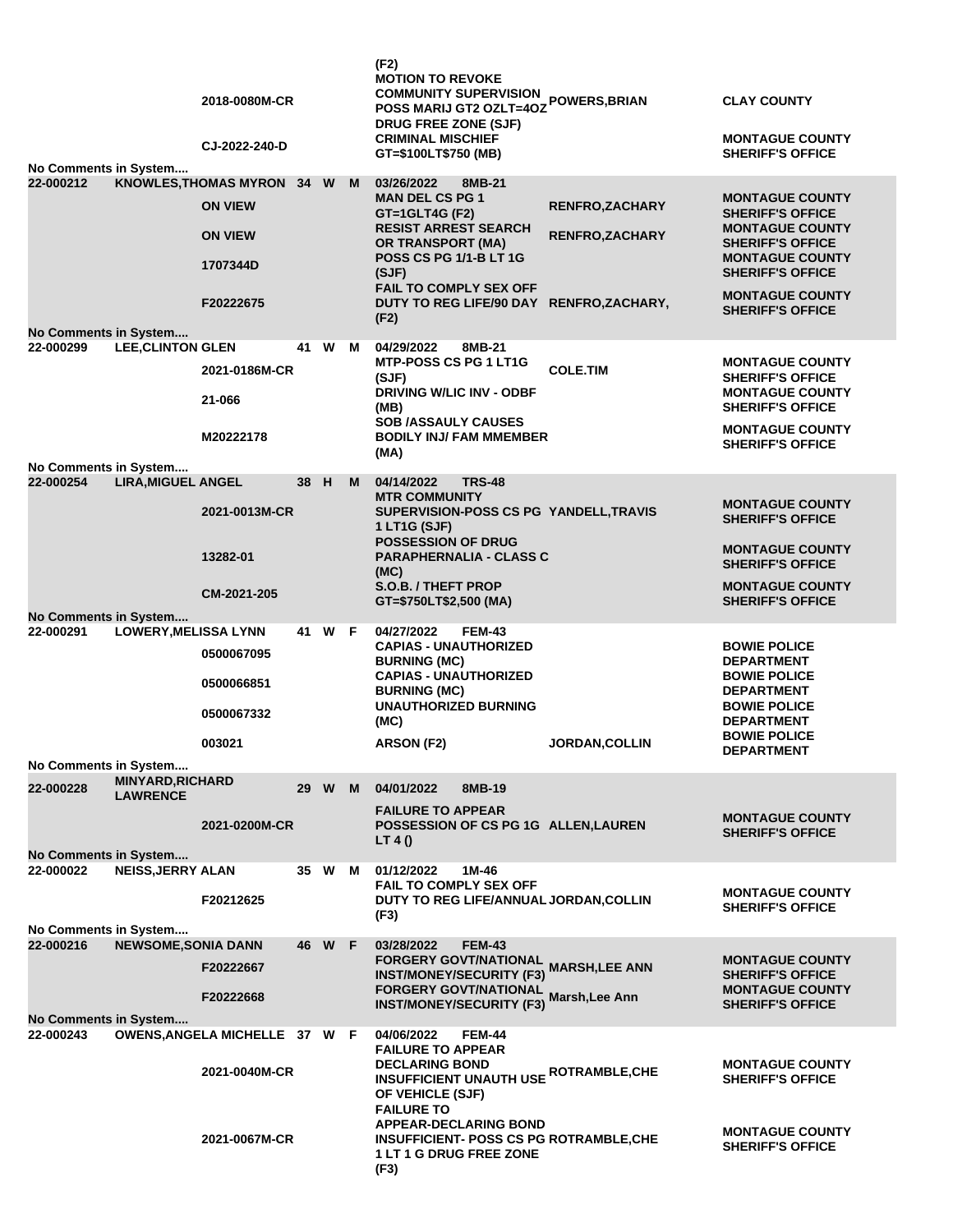| No Comments in System              |                                            | 2021FW003085                    |      |        |   | POSS CS PG 1 GT=1GLT4G<br>(F3)                                                      |                        | <b>MONTAGUE COUNTY</b><br><b>SHERIFF'S OFFICE</b> |
|------------------------------------|--------------------------------------------|---------------------------------|------|--------|---|-------------------------------------------------------------------------------------|------------------------|---------------------------------------------------|
| 21-000266                          | <b>SANDERS, LANE JOSEPH</b>                |                                 | 25 W |        | M | 05/07/2021<br>8M-14                                                                 |                        |                                                   |
|                                    |                                            | 2020-0133M-CR                   |      |        |   | MTP - POSS CS PG 1<br>GT=4GLT200G (F2)                                              | <b>WILLIAMS, ROGER</b> | <b>BOWIE POLICE</b><br><b>DEPARTMENT</b>          |
|                                    |                                            | 2020-0134M-CR                   |      |        |   | <b>MTP - EVADING ARREST</b><br><b>DETENTION W/VEH OR</b><br><b>WATERCRAFT (SJF)</b> | Williams, Roger        | <b>BOWIE POLICE</b><br><b>DEPARTMENT</b>          |
|                                    |                                            | <b>ON VIEW</b>                  |      |        |   | <b>RESIST ARREST SEARCH</b><br><b>OR TRANSPORT (MA)</b>                             | Williams, Roger        | <b>BOWIE POLICE</b><br><b>DEPARTMENT</b>          |
| No Comments in System              |                                            |                                 |      |        |   |                                                                                     |                        |                                                   |
| 22-000257                          |                                            | SNIDER, KENNETH CHARLES 44 W    |      |        | M | 04/14/2022<br>8MA-19                                                                |                        |                                                   |
|                                    |                                            | 2018-0219M-CR                   |      |        |   | <b>MTR - POSS CS PG 1 LT1G</b><br>(SJF)                                             | RENFRO, ZACHARY        | <b>MONTAGUE COUNTY</b><br><b>SHERIFF'S OFFICE</b> |
|                                    |                                            | 003020                          |      |        |   | <b>SOB-POSS MARIJ LT2OZ</b><br>(MB)                                                 | <b>RENFRO, ZACHARY</b> | <b>MONTAGUE COUNTY</b><br><b>SHERIFF'S OFFICE</b> |
|                                    |                                            | <b>ON VIEW</b>                  |      |        |   | POSS CS PG 1 LT1G DRUG<br>FREE ZONE (F3)<br>DRIVING W/LIC INV W/PREV                | <b>RENFRO, ZACHARY</b> | <b>MONTAGUE COUNTY</b><br><b>SHERIFF'S OFFICE</b> |
|                                    |                                            | <b>ON VIEW</b>                  |      |        |   | <b>CONV/SUSP/W/O FIN RES</b><br>(MB)                                                |                        | <b>MONTAGUE COUNTY</b><br><b>SHERIFF'S OFFICE</b> |
| No Comments in System              |                                            |                                 |      |        |   |                                                                                     |                        |                                                   |
| 22-000026                          |                                            | STEWART, SILVER SHADOW 25 W     |      |        | M | 01/14/2022<br><b>TRS-48</b>                                                         |                        |                                                   |
|                                    |                                            | <b>ON VIEW</b>                  |      |        |   | <b>MAN DEL CS PG 2 OR 2-A</b><br>GT=4GLT400G (F1)                                   | JORDAN, COLLIN         | <b>MONTAGUE COUNTY</b><br><b>SHERIFF'S OFFICE</b> |
|                                    |                                            | <b>ON VIEW</b>                  |      |        |   | <b>POSS MARIJ</b><br>GT4OZLT=5LBS (SJF)<br><b>THEFT PROP</b>                        | <b>JORDAN, COLLIN</b>  | <b>MONTAGUE COUNTY</b><br><b>SHERIFF'S OFFICE</b> |
|                                    |                                            | <b>ON VIEW</b>                  |      |        |   | GT=\$2,500LT\$30K (SJF)                                                             | JORDAN, COLIN          | <b>MONTAGUE COUNTY</b><br><b>SHERIFF'S OFFICE</b> |
|                                    |                                            | <b>ON VIEW</b>                  |      |        |   | <b>MAN DEL CS PG 1</b><br>$GT = 1$ GLT4G (F2)                                       | <b>JORDAN, COLLIN</b>  | <b>MONTAGUE COUNTY</b><br><b>SHERIFF'S OFFICE</b> |
|                                    |                                            | <b>ON VIEW</b>                  |      |        |   | <b>IMPERSONATE PUBLIC</b><br><b>SERVANT (F3)</b><br><b>MOTION TO PROCEED W/</b>     | <b>JORDAN, COLLIN</b>  | <b>MONTAGUE COUNTY</b><br><b>SHERIFF'S OFFICE</b> |
|                                    |                                            | 2021-0001M-CR                   |      |        |   | <b>ADJ GUILT-POSS CS</b><br><b>PG1&lt;1G (SJF)</b>                                  |                        | <b>MONTAGUE COUNTY</b><br><b>SHERIFF'S OFFICE</b> |
|                                    |                                            | M20222151                       |      |        |   | <b>BURGLARY OF VEHICLE</b><br>(MA)                                                  | <b>JORDAN, COLLIN</b>  | <b>MONTAGUE COUNTY</b><br><b>SHERIFF'S OFFICE</b> |
| No Comments in System<br>22-000310 |                                            | STRICKLAND, SHELLEE RENA 47 W F |      |        |   | 05/05/2022<br><b>FEM-43</b><br><b>FAILURE TO APPEAR</b>                             |                        |                                                   |
|                                    |                                            | 2021-0129M-CR                   |      |        |   | <b>DECLARING BOND</b><br><b>INSUFFICIENT- POSS CS PG</b><br>1 LT 1 G (SJF)          | YANDELL,TRAVIS         | <b>MONTAGUE COUNTY</b><br><b>SHERIFF'S OFFICE</b> |
|                                    |                                            | M20222174                       |      |        |   | <b>SURETY OFF BOND - POSS</b><br><b>MARIJ LT 20Z (MB)</b>                           |                        | <b>MONTAGUE COUNTY</b><br><b>SHERIFF'S OFFICE</b> |
| No Comments in System              |                                            |                                 |      |        |   |                                                                                     |                        |                                                   |
| 22-000342                          | THOMAS, CASSANDRA<br><b>MERCEDES</b>       |                                 |      | 32 W F |   | <b>FEM-43</b><br>05/18/2022<br><b>MTP-PROH</b>                                      |                        |                                                   |
|                                    |                                            | 2021-0152M-CR                   |      |        |   | <b>SUBSTANCE/ITEM IN</b><br><b>CORR/CIV COM FACILITY</b><br>(F3)                    |                        | <b>MONTAGUE COUNTY</b><br><b>SHERIFF'S OFFICE</b> |
|                                    |                                            |                                 |      |        |   | POSS CS PG 1 LT1G DRUG                                                              |                        |                                                   |
|                                    |                                            | 000000                          |      |        |   | FREE ZONE (F3)                                                                      |                        |                                                   |
| No Comments in System              |                                            |                                 |      |        |   |                                                                                     |                        |                                                   |
| 22-000334                          | <b>TOWERY, CHRISTOPHER</b><br><b>JAMES</b> |                                 | 45 W |        | M | 05/15/2022<br><b>SEG-23</b>                                                         |                        |                                                   |
|                                    |                                            | <b>ON VEIW</b>                  |      |        |   | <b>UNAUTH USE OF VEHICLE</b><br>(SJF)                                               |                        | <b>NOCONA POLICE</b><br><b>DEPARTMENT</b>         |
| No Comments in System              |                                            |                                 | 20 W |        |   |                                                                                     |                        |                                                   |
| 22-000287                          | <b>WHITFIELD, DON LEE</b>                  | 2020-0162M-CR                   |      |        | M | 04/25/2022<br>8MA-18<br><b>JUDGMENT-ASSAULT</b><br><b>PUBLIC SERVANT (F3)</b>       |                        | <b>MONTAGUE COUNTY</b><br><b>SHERIFF'S OFFICE</b> |
| No Comments in System              |                                            |                                 |      |        |   |                                                                                     |                        |                                                   |
| 22-000318                          | <b>WHITFIELD, WELDON</b><br>WILLIAM        |                                 | 41   | W      | M | 05/09/2022<br>8MA-19                                                                |                        |                                                   |
|                                    |                                            | 0500066023                      |      |        |   | <b>FAILURE TO APPEAR (MC)</b>                                                       |                        | <b>MONTAGUE COUNTY</b><br><b>SHERIFF'S OFFICE</b> |
|                                    |                                            | 0500065915                      |      |        |   | <b>POSSESSION OF DRUG</b><br><b>PARAPHERNALIA - CLASS C</b><br>(MC)                 |                        | <b>MONTAGUE COUNTY</b><br><b>SHERIFF'S OFFICE</b> |
|                                    |                                            | <b>ON-VIEW</b>                  |      |        |   | POSS CS PG 1<br>GT=4GLT200G DFZ (F2)                                                | <b>BARBER, WELDON</b>  | <b>MONTAGUE COUNTY</b><br><b>SHERIFF'S OFFICE</b> |